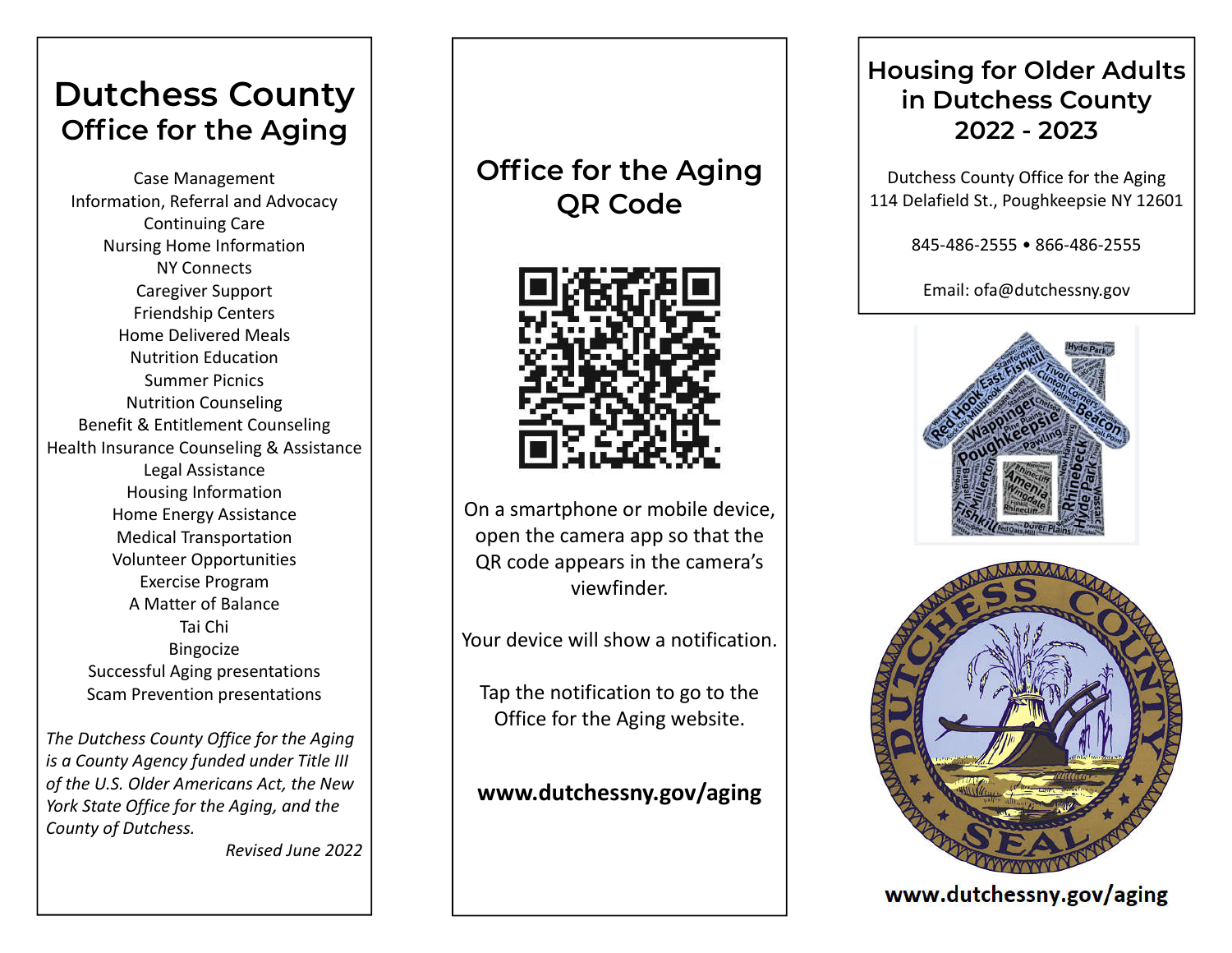# **Housing for Older Adults in Dutchess County**

Adequate, affordable, and appropriate housing remains a critical concern for older adults in Dutchess County. The Dutchess County Office for the Aging has prepared this guide to provide basic information regarding available subsidized senior housing, low-income tax credit property, legal rights, and other information.

There are several forms of housing for senior citizens listed in this brochure:

#### **Low Income Tax Credit Properties**

Tax credit properties have fixed rents paid by the individual. Rent is determined by HUD (Housing and Urban Development) based on the median income for the county. Rent may go up or down according to that determination and is done on a yearly basis every April. Tax credit properties have maximum and minimum eligibility requirements. These incomes are calculated just prior to signing a lease on an apartment. If income rises or falls after that time, your qualification is unaffected.

#### **Subsidized Housing**

In this type of housing, the state and federal government supplements the rental paid by an individual. Generally, an individual pays 30% of his or her gross annual income and the state or federal government pays the balance of the rent. Rents are adjusted on an annual basis. Eligibility is determined by gross annual income.

Subsidized Housing covers several of the listings in this brochure including: Section 8 (you'll find more information about Section 8 on the following page), Section 236, Poughkeepsie and Beacon Housing Authorities, and U.S. Department of Agriculture Rural Development Properties.

Although they are not listed in this brochure, some established private apartment complexes in Dutchess County offer senior citizen discounts on rent. You can inquire with the individual complexes about these discounts.

For a general search of available housing throughout New York, visit **nyhousingsearch.gov**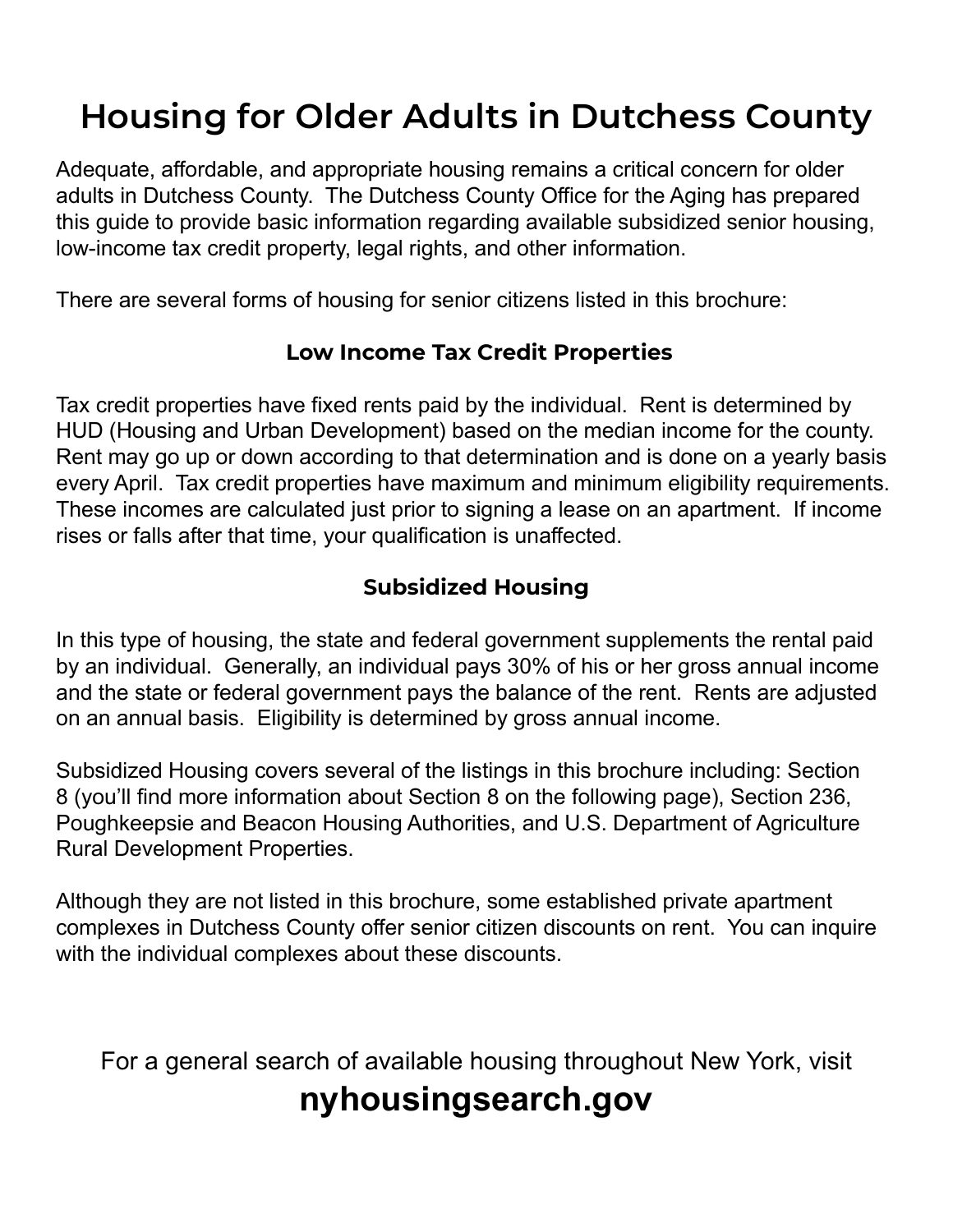# **Section 8 Vouchers and Certificates 2022-2023**

In addition to Section 8 housing, this program also includes vouchers and certificates which may be used to help pay a portion of the rent for qualified applicants in privately owned apartments. The landlord must be willing to comply with the program's requirements and the apartment must pass inspection. There are waiting lists for the Section 8 vouchers and certificates. Income guidelines and contacts are listed below.

#### **Income Guidelines, April 2022 - March 2023 Maximum Gross Annual Income (GAI):**

1 person - \$39,350 2 people - \$45,000

# **CONTACTS:**

**Dutchess County** (except City of Poughkeepsie)

Pathstone Corp. 29 Marshall Road, Suite 3F Wappingers Falls NY 12590 **845-298-8998, extension 16 pathstone.org**

**City of Beacon**

Tenant Relations Beacon Housing Authority 1 Forrestal Heights Beacon NY 12508 **845-831-1289 beaconhousingauthority.org**

#### **City of Poughkeepsie**

Office of Property Development Municipal Building One Civic Center Plaza, Ste 301 Poughkeepsie NY 12601 **845-451- 4020 cityofpoughkeepsie.com**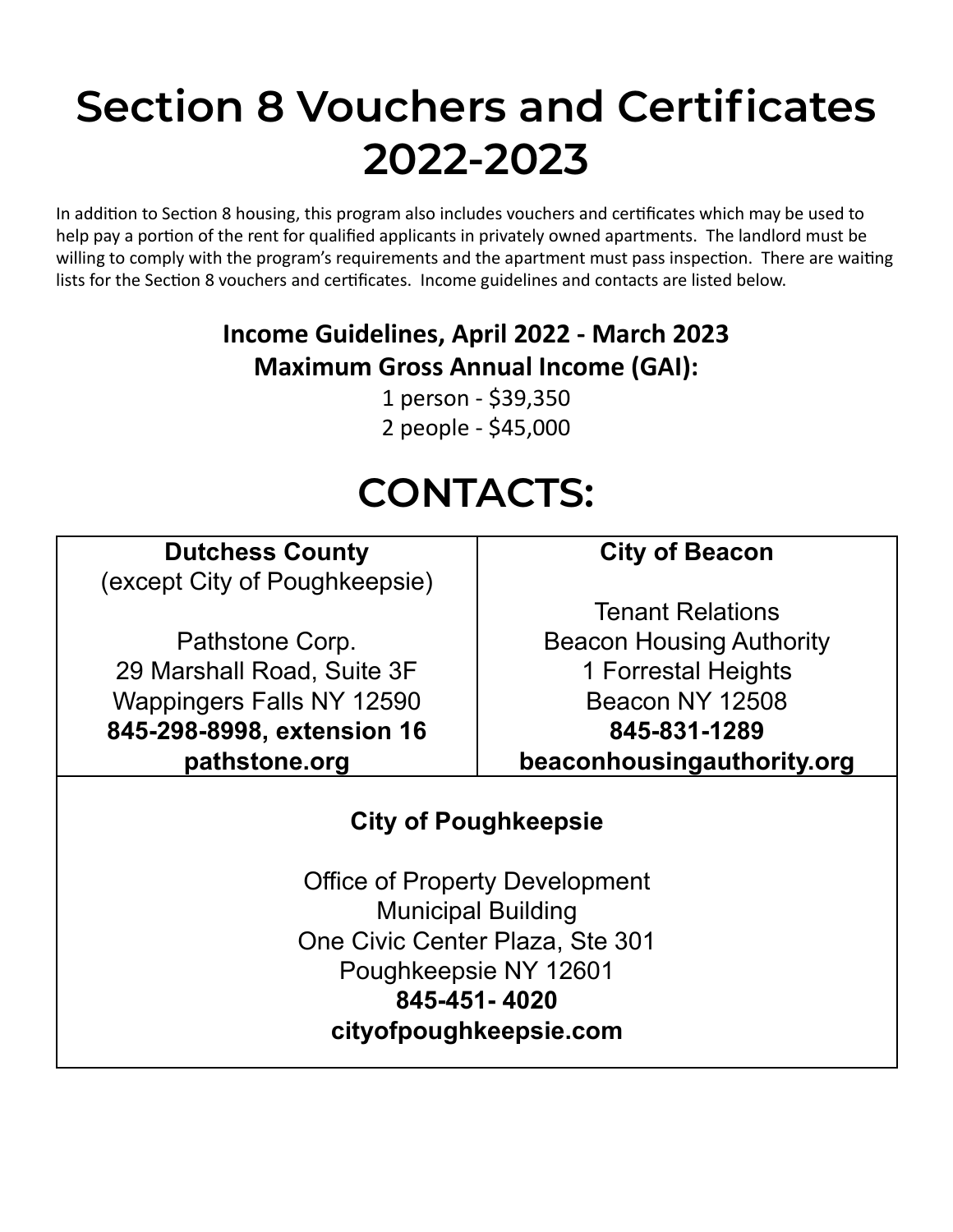| <b>PROPERTY NAME AND</b><br><b>CONTACT INFORMATION</b>                                                                                                                 | NUMBER/ SIZE OF<br><b>APARTMENTS</b>                                                                               | <b>ELIGBILITY/ MINIMUM</b><br><b>AND MAXIMUM</b><br><b>INCOME</b>                                                                                                                           | <b>RENT</b>                                                                                                    | <b>UTILITIES</b><br><b>INCLUDED</b>                                                                           | <b>ACCESSIBILITY</b>                                                                                                                                                                                                                                                                          | <b>OTHER FEATURES</b>                                                                                                                                                                                                                                                                                                           | <b>WAITLIST</b>                                      |
|------------------------------------------------------------------------------------------------------------------------------------------------------------------------|--------------------------------------------------------------------------------------------------------------------|---------------------------------------------------------------------------------------------------------------------------------------------------------------------------------------------|----------------------------------------------------------------------------------------------------------------|---------------------------------------------------------------------------------------------------------------|-----------------------------------------------------------------------------------------------------------------------------------------------------------------------------------------------------------------------------------------------------------------------------------------------|---------------------------------------------------------------------------------------------------------------------------------------------------------------------------------------------------------------------------------------------------------------------------------------------------------------------------------|------------------------------------------------------|
| <b>HIGHLAND MEADOWS</b><br>11 Hastings Drive<br>Beacon NY 12508<br>845-297-2004<br>TDD#711                                                                             | 1 BR<br>(53 units total)<br>2 BR<br>(15 units total)                                                               | 62 and older<br>Household income<br>limits<br>1: \$25,000-\$70,830<br>2: \$25,000 - \$81,000                                                                                                | 1 BR \$1000<br>2 BR \$1250-<br>\$1585                                                                          | Electric<br>Gas<br>Heat<br>Water<br>Trash                                                                     | Emergency call buttons<br>Handicap parking<br>available<br>Secured entry with<br>intercom system<br>Security cameras<br><b>Interior Mailroom</b><br>100% Smoke free                                                                                                                           | In-unit dishwasher and<br>microwave<br>Air conditioning<br>Community Room, Library<br>and Court Yard<br>Laundry facilities and<br>garbage room on each<br>floor<br>Dogs and cats allowed with<br>additional restrictions                                                                                                        | Call for<br>Availability                             |
| <b>MEADOW RIDGE II</b><br>134 Matteawan Road<br>Beacon NY 12508<br>845-297-2004<br><b>HORIZONS AT FISHKILL</b><br>14 Dogwood Lane<br>Fishkill NY 12524<br>845-440-7678 | 1 BR<br>(20 units total)<br>2 BR<br>(32 units total)<br>1 BR<br>(47 units total)<br>2 BR<br>(42 units total)       | 62 and older<br>Household income<br>limits<br>1-\$30,175-\$62,960<br>2-\$31,500-\$72,000<br>55 and older and/or<br>disabled<br>Household income<br>limits<br>$1 - $47,220$<br>$2 - $54,000$ | 1 BR \$1207<br>2 BR \$1260<br>1 BR \$924<br>2 BR \$1103                                                        | Heat<br>Hot water<br>Garbage<br>*Electric not<br>included*<br>Heat<br>Hot water<br>*Electric not<br>included* | Emergency call buttons<br>Handicap accessible<br>units with roll-in showers<br>Security cameras<br>Secured entry with<br>intercom system<br>Elevators<br><b>Interior Mailroom</b><br>Handicap parking<br>Covered parking<br>available<br>On-site management<br>Package receiving<br>Elevators | In-unit dishwasher<br>Air conditioning<br>Laundry facilities and<br>garbage room on each<br>floor<br>Community room with<br>terrace<br>Dogs and cats allowed with<br>additional restrictions<br>Air conditioning<br>Storage spaces<br>On-floor laundry facilities<br>Library and exercise room<br>Proximity to town of Fishkill | Call for<br>Availability<br>Call for<br>Availability |
| THE MEWS AT<br><b>HOPEWELL JUNCTION</b><br>25 Cannon Lane<br><b>Hopewell Junction NY</b><br>12533<br>845-592-4951                                                      | 1 BR<br>(34 units total /<br>30 are for<br>Abilities First)<br>2 BR<br>(41 units total)<br>3 BR<br>(14 townhouses) | No age requirements<br>Household income<br>limits<br>1 - \$39,350<br>$2 - $45,00$                                                                                                           | 1 BR: \$563-<br>\$732<br>2 BR: \$1072-<br>\$1362 (\$875)<br>for Abilities<br>First)<br>3 BR: \$1231-<br>\$1525 | Water<br>Garbage<br>Sewer                                                                                     | On-site management<br>On-site case<br>management through<br><b>Abilities First</b><br>Intercom system<br>Controlled site access<br>Handicap accessible<br>parking                                                                                                                             | On site laundry facilities<br>Central AC<br>Community room and<br>picnic area<br>Internet cafe<br>Walking distance from local<br>library, recreational park,<br>and shopping center                                                                                                                                             | 5 Years                                              |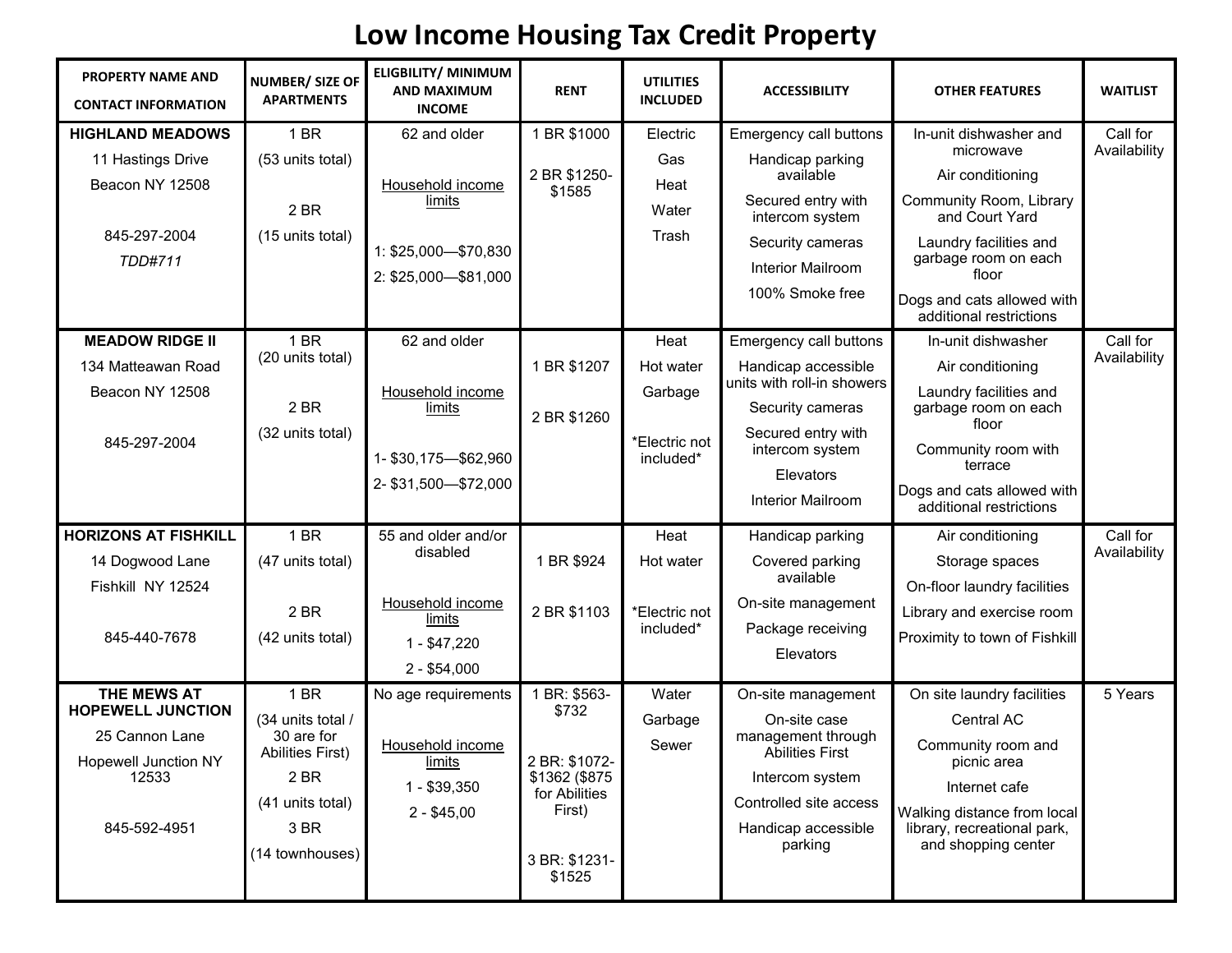| <b>PROPERTY NAME AND</b><br><b>CONTACT INFORMATION</b>                                                                                | NUMBER/ SIZE OF<br><b>APARTMENTS</b>                               | ELIGBILITY/<br><b>MINIMUM AND</b><br><b>MAXIMUM INCOME</b>                                                  | <b>RENT</b>                                                                   | <b>UTILITIES</b><br><b>INCLUDED</b>                                 | <b>ACCESSIBILITY</b>                                                                                                                                                          | <b>OTHER FEATURES</b>                                                                                                                                                                                                  | <b>WAITLIST</b>          |
|---------------------------------------------------------------------------------------------------------------------------------------|--------------------------------------------------------------------|-------------------------------------------------------------------------------------------------------------|-------------------------------------------------------------------------------|---------------------------------------------------------------------|-------------------------------------------------------------------------------------------------------------------------------------------------------------------------------|------------------------------------------------------------------------------------------------------------------------------------------------------------------------------------------------------------------------|--------------------------|
| <b>STONE LEDGE</b>                                                                                                                    | 1 BR                                                               | 55 and older                                                                                                | 1 BR \$1054                                                                   | Heat                                                                | Elevator                                                                                                                                                                      | In-unit dishwasher                                                                                                                                                                                                     | 3 Years                  |
| 21 Farm Lane<br>Hyde Park NY 12538<br>845-229-0625                                                                                    | (68 units total)<br>2 BR, 1 BA<br>2 BR, 1.5 BA<br>$(16$ total)     | Household income<br>limits<br>1-\$23,620-\$39,350<br>2-\$27,000 -45,000                                     | 2 BR, 1 BA<br>\$1265<br>2 BR, 1.5 BA<br>\$1265                                | Hot water<br>*Electric not<br>included*                             | Emergency pull cords<br>Controlled building<br>access<br>Intercom system<br>On-site management<br><b>Discounted Direct TV</b><br>and Internet packages                        | Washer and dryer<br>connections in unit<br>(laundry facility on site)<br>Computer Lab, Library,<br>and Exercise Rooms<br>Central air conditioning<br>Dogs and cats allowed<br>with additional restrictions<br>and fees |                          |
| THE HAMLET AT<br><b>PAWLING</b><br>45 Castagna Dr<br>Pawling NY 12564<br>845-289-0684                                                 | 1 BR<br>(66 units total)<br>2 BR<br>(14 units total)               | 55 and older<br>Household income<br>limits<br>1-\$47,220<br>2-\$54,000                                      | 1 BR \$405-<br>\$933<br>2 BR \$894-<br>\$1105                                 | Water                                                               | Handicap parking<br>On-site Management<br>Intercom system<br>Controlled access                                                                                                | <b>Community Room</b><br>Fitness rooms<br>On-site Laundry<br>Library<br>Computer room<br><b>Balconies</b>                                                                                                              | 1-3 Years                |
| <b>ADMIRAL HALSEY</b><br><b>SENIOR VILLAGE</b><br>135 Main Street<br>Poughkeepsie NY 12601<br>845-471-9788<br>Lferguson@reliantrs.com | Junior 1 BR<br>(58 units total)<br>Senior 1 BR<br>(60 units total) | 62 and older OR 55/<br>disabled<br>Household income<br>limits<br>1-\$25,00 - \$43,020<br>2-\$25,00-\$49,140 | Junior 1 BR<br>\$835<br>Senior 1 BR<br>\$879<br>*Jr has<br>smaller<br>bedroom | Heat<br>Hot water<br>Sewer<br>Trash<br>Electric                     | <b>Security Cameras</b><br>24 Hour Emergency<br>Maintenance<br>Wheelchair accessible<br>rooms<br>Security doors<br>Intercom systems<br><b>Elevators</b><br>On Site Super/Mgmt | Community room<br>Off site parking<br>On site laundry<br>Service animals allowed<br>Proximity to hospitals,<br>pharmacies, and<br>shopping<br>Public transport bus stop<br>Tenant gardens                              | No waitlist              |
| <b>CANNON STREET</b><br><b>HOUSING</b><br>134 Cannon St.<br>Poughkeepsie NY12601<br>845-471-1782                                      | 1 BR<br>(40 units total)                                           | 55 and older<br>Household income<br>limits<br>$1 - $47,220$<br>2-\$54,000                                   | 1 BR \$724-<br>\$847                                                          | Heat<br>Hot water<br>Garbage<br>Sewer<br>*Electric not<br>included* | <b>Emergency Pull cords</b><br>Grab bars<br>Handicap parking<br>Some fully handicap<br>accessible apartments<br>Elevator<br>On-site superintendent                            | On-site Laundry<br><b>Community Room</b><br>Proximity to hospitals,<br>pharmacies, and<br>shopping<br>Proximity to public<br>transport<br>Dogs and cats allowed<br>with additional restrictions                        | Call for<br>Availability |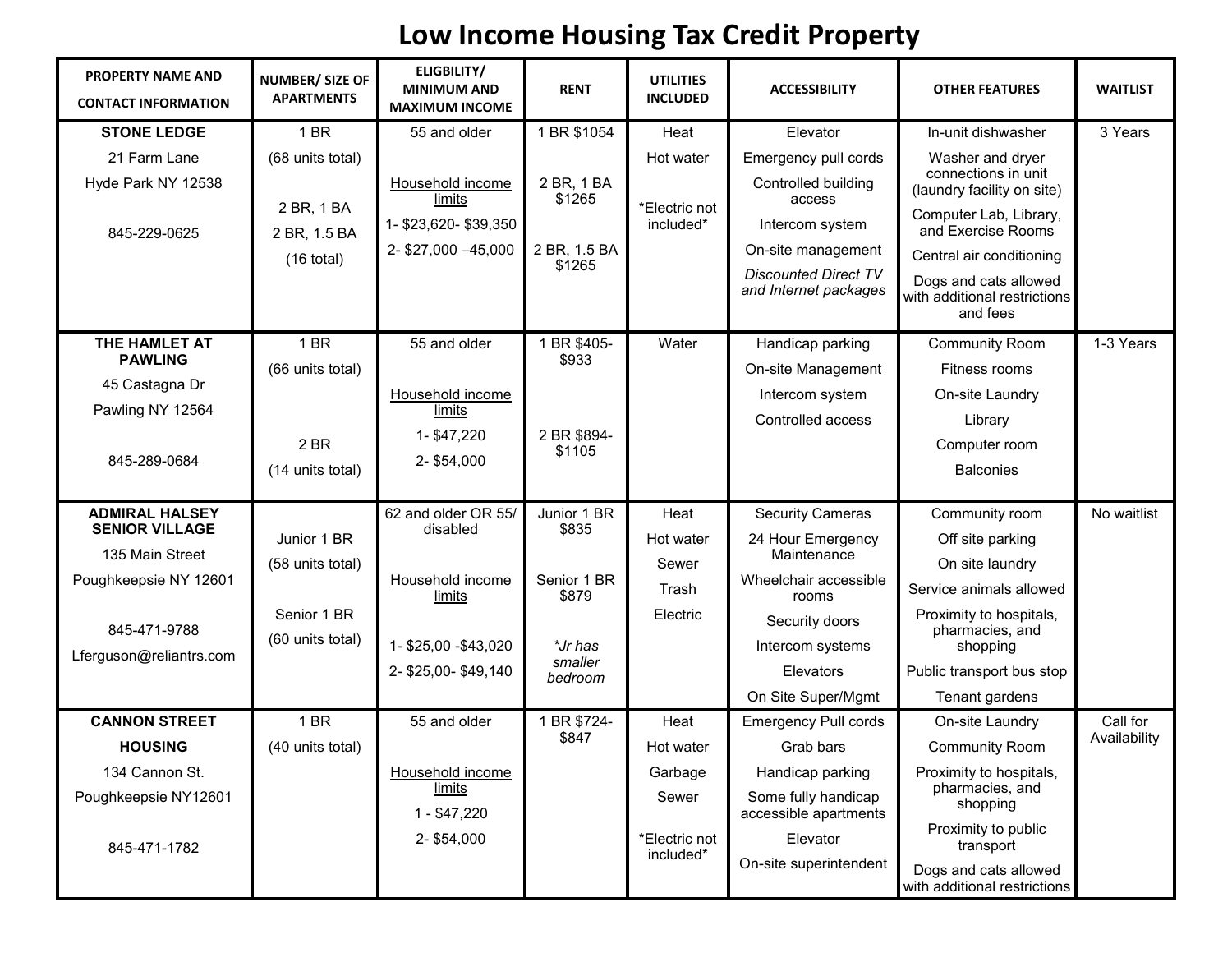| PROPERTY NAME AND<br><b>CONTACT INFORMATION</b>                                                         | <b>NUMBER/SIZE</b><br><b>OF</b><br><b>APARTMENTS</b>                         | ELIGBILITY/ MINIMUM AND<br><b>MAXIMUM INCOME</b>                                                                                                                                                                    | <b>RENT</b>                         | <b>UTILITIES</b><br><b>INCLUDED</b>                                                 | <b>ACCESSIBILITY</b>                                                                                                                                                        | <b>OTHER FEATURES</b>                                                                                                                                                                                                       | <b>WAITLIST</b>          |
|---------------------------------------------------------------------------------------------------------|------------------------------------------------------------------------------|---------------------------------------------------------------------------------------------------------------------------------------------------------------------------------------------------------------------|-------------------------------------|-------------------------------------------------------------------------------------|-----------------------------------------------------------------------------------------------------------------------------------------------------------------------------|-----------------------------------------------------------------------------------------------------------------------------------------------------------------------------------------------------------------------------|--------------------------|
| <b>LEXINGTON CLUB AT</b><br><b>GALLERIA</b><br>1964 South Road<br>Poughkeepsie NY 12601<br>845-298-7600 | 1 BR<br>(98 units total)<br>2 BR<br>(62 units total)                         | 55 and older<br>Minimum Income per unit:<br>1 BR minimum \$22,896<br>2 BR minimum \$27,504<br>Maximum Income per<br>person:<br>1 person: \$43,020<br>2 people: \$49,140<br>3 people: \$55,261<br>4 people: \$61,380 | 1 BR \$984<br>(base)<br>2 BR \$1188 | <b>Hot Water</b><br>Sewer<br>Trash<br>*Gas heat<br>and electric<br>not<br>included* | 24 Hour emergency<br>maintenance<br>Handicap accessible<br>parking<br>Proximity to Poughkeepsie<br>Galleria<br>Proximity to Vassar<br>Brothers and St. Francis<br>hospitals | Air conditioning<br>Washer and dryer<br>connections in unit<br>(laundry facility on site)<br><b>Beauty Salon</b><br><b>Fitness Center</b><br>TV lounge<br>Dogs and cats allowed<br>with additional<br>restrictions and fees | 8-12 Months              |
| <b>PENDELL COMMONS</b>                                                                                  | 1 BR                                                                         | 55 and older                                                                                                                                                                                                        | $1 BR*$                             | Water                                                                               | Elevator                                                                                                                                                                    | <b>Community Room</b>                                                                                                                                                                                                       | 6-12 Months              |
| 5 Commons Ln                                                                                            | (24 units total)                                                             |                                                                                                                                                                                                                     | \$636-\$943                         | Sewer                                                                               | On-site management                                                                                                                                                          | Laundry Room on site                                                                                                                                                                                                        |                          |
| Poughkeepsie NY 12601                                                                                   |                                                                              | Household income limits                                                                                                                                                                                             |                                     | Trash                                                                               | <b>Controlled Building access</b>                                                                                                                                           | Computer Lounge                                                                                                                                                                                                             |                          |
|                                                                                                         |                                                                              | 1 - \$18,375- \$47,220                                                                                                                                                                                              |                                     |                                                                                     | Intercom system                                                                                                                                                             | Sports Court                                                                                                                                                                                                                |                          |
| 845-486-4588                                                                                            |                                                                              | 2 - \$18,375 - \$54,000                                                                                                                                                                                             |                                     |                                                                                     | Handicap parking                                                                                                                                                            | <b>Located on Dutchess</b>                                                                                                                                                                                                  |                          |
|                                                                                                         |                                                                              |                                                                                                                                                                                                                     |                                     |                                                                                     | <b>Emergency Pull cords</b>                                                                                                                                                 | County bus route                                                                                                                                                                                                            |                          |
| <b>POUGHKEEPSIE</b><br><b>COMMONS</b><br>130 Hudson Ave.<br>Poughkeepsie NY 12601<br>845-485-5805       | 1 BR<br>(47 units total)<br>$1$ BR $-$<br>Veteran's Only<br>(24 units total) | 55 and older<br>*Call for more pricing and<br>information*                                                                                                                                                          | $1 BR*$<br>*Call to<br>inquire*     | Water<br>Sewer<br>Trash                                                             | Pull cords<br>On-site Superintendent<br>Controlled access<br>Intercom system<br>Handicap parking                                                                            | <b>Community Room</b><br>Laundry on site<br><b>Located on Dutchess</b><br>County bus route<br>Home of American<br>Legion Lafayette Post<br>37                                                                               | Call for<br>Availability |
| <b>SPRING MANOR</b>                                                                                     | 1 BR                                                                         | 55 and older                                                                                                                                                                                                        | 1 BR \$1091                         | Sewer                                                                               | Handicap parking                                                                                                                                                            | Clubhouse                                                                                                                                                                                                                   | A year+                  |
| 600 Spring Manor Circle                                                                                 | (44 units total)                                                             |                                                                                                                                                                                                                     |                                     | Garbage                                                                             | 24 Hour emergency                                                                                                                                                           | <b>Fitness and Business</b>                                                                                                                                                                                                 |                          |
| Poughkeepsie NY 12601                                                                                   |                                                                              | Household income limits                                                                                                                                                                                             |                                     |                                                                                     | maintenance                                                                                                                                                                 | Centers                                                                                                                                                                                                                     |                          |
|                                                                                                         | 2 BR                                                                         | 1- \$30,000* - \$47,220                                                                                                                                                                                             | 2 BR \$1314                         |                                                                                     | On-site superintendent<br>Elevators in select                                                                                                                               | Library<br>In-unit dishwasher                                                                                                                                                                                               |                          |
| 845-485-4600                                                                                            | (44 units total)                                                             | 2-\$30,000 - \$54,000                                                                                                                                                                                               |                                     |                                                                                     | buildings                                                                                                                                                                   | Washer and dryer<br>connections in unit<br>(laundry facility on site)                                                                                                                                                       |                          |
|                                                                                                         |                                                                              |                                                                                                                                                                                                                     |                                     |                                                                                     |                                                                                                                                                                             | Central heating and<br>cooling                                                                                                                                                                                              |                          |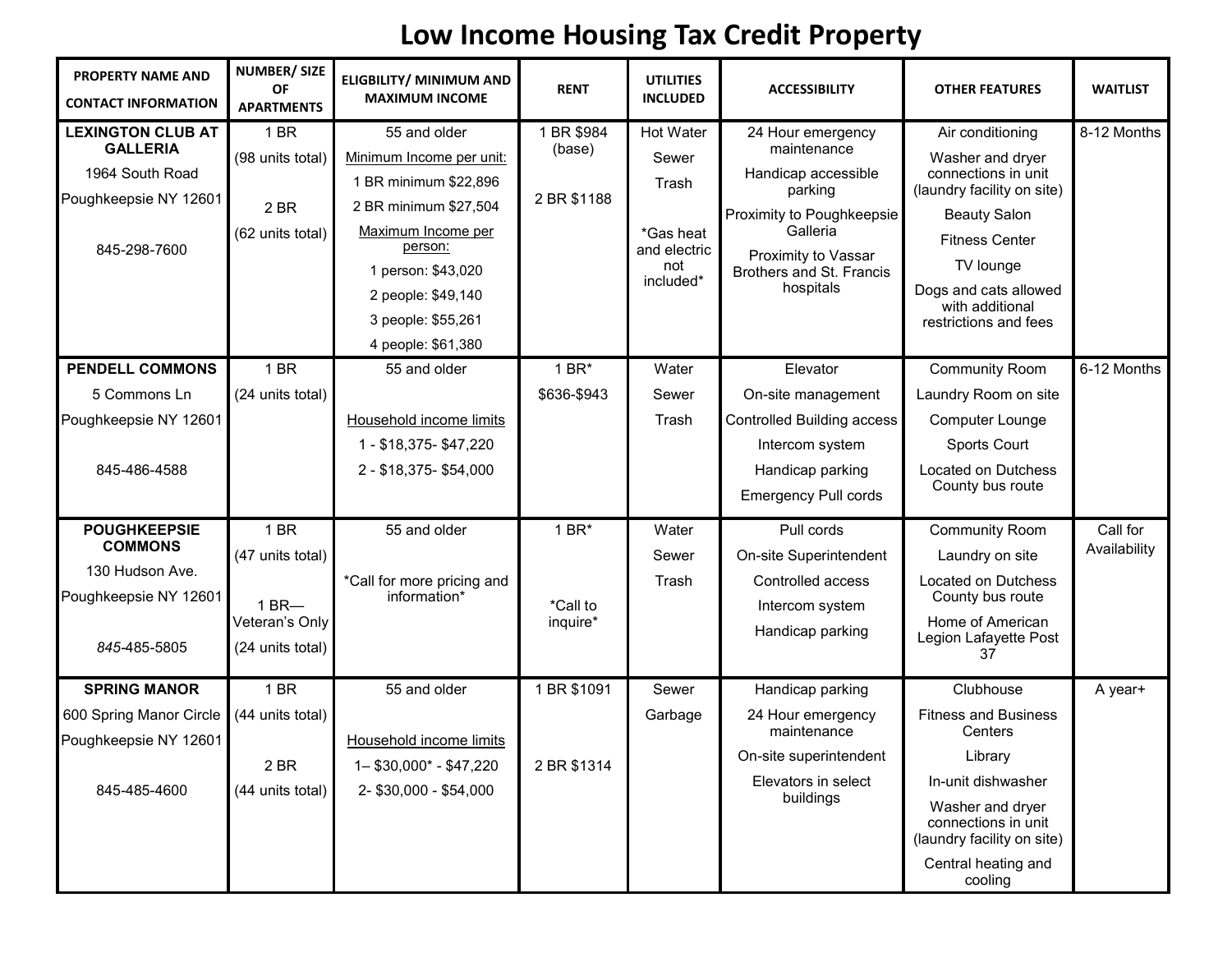| PROPERTY NAME AND<br><b>CONTACT INFORMATION</b>                                                             | <b>NUMBER/SIZE</b><br><b>OF</b><br><b>APARTMENTS</b>                                      | <b>ELIGBILITY/ MINIMUM AND</b><br><b>MAXIMUM INCOME</b>                                                                          | <b>RENT</b>                | <b>UTILITIES</b><br><b>INCLUDED</b>                               | <b>ACCESSIBILITY</b>                                                                                                           | <b>OTHER FEATURES</b>                                                                                                                                                                | <b>WAITLIST</b>          |
|-------------------------------------------------------------------------------------------------------------|-------------------------------------------------------------------------------------------|----------------------------------------------------------------------------------------------------------------------------------|----------------------------|-------------------------------------------------------------------|--------------------------------------------------------------------------------------------------------------------------------|--------------------------------------------------------------------------------------------------------------------------------------------------------------------------------------|--------------------------|
| <b>RED HOOK COMMONS</b><br>17 Laura Lane<br>Red Hook NY 12571<br>845-758-0651                               | <b>Phase I</b><br>1 BR<br>(48 units total)<br><b>Phase II</b><br>1 BR<br>(48 units total) | Phase I: 62 and older<br>Minimum Income: \$12,325<br>Phase II: 55 and older<br>Minimum Income: \$12,325<br>Maximum Income (I and | Call to inquire            | Water<br>Trash<br>Sewer<br>*Electric and<br>heat not<br>included* | Handicap parking<br>Elevator<br>Emergency pull cords<br><b>Handrails</b><br>Intercoms<br>On-site superintendent                | <b>Community Room</b><br>In-unit washer and dryer<br>Patio or deck<br>Walk-in closet<br>Air conditioning<br>Dogs and cats allowed<br>with additional                                 | Call for<br>Availability |
| <b>HERITAGE POINTE</b><br>6 Anderson School Road<br>Staatsburg NY 12580<br>845-889-4404                     | 1 BR<br>(60 units total)<br>2 BR<br>(22 units total)                                      | $\parallel$ ):<br>1 - \$43,020 2- \$49,140<br>55 and older<br>Household income limits<br>1-\$43,020<br>2-\$49,140                | 1 BR \$891<br>2 BR \$1069  | Heat<br>Hot water<br>*Electric not<br>included*                   | Handicap parking<br>24 Hour emergency call<br>system<br>24 Hour emergency<br>maintenance<br>Grab bars                          | restrictions<br>Community room<br>Indoor lounge areas<br>On-site Laundry<br>Indoor mail center<br>Proximity to public<br>transport                                                   | Call for<br>Availability |
| <b>BERKELEY SQUARE</b><br>66 Imperial Blvd.<br><b>Wappinger Falls NY</b><br>12590<br>845-298-1200           | 1 BR<br>(60 units total)<br>2 BR<br>(90 units total)                                      | 55 and older<br>Household income limits<br>1-\$47,220<br>2-\$54,000                                                              | 1 BR \$1234<br>2 BR \$1435 | Heat<br>Hot water<br>*Electric not<br>included*                   | Handicap parking<br>On-site Management<br>24/7 maintenance<br><b>Secured Doors</b>                                             | <b>Community and Exercise</b><br>rooms<br>On-site Laundry<br>Air conditioning<br>Bike storage<br>Dogs and cats allowed<br>with additional<br>restrictions                            | Call for<br>Availability |
| <b>DIMARCO PLACE II</b><br>36 South Remsen<br>Avenue<br><b>Wappingers Falls NY</b><br>12590<br>845-297-2004 | 1 BR<br>(32 units total)                                                                  | 62 and older<br>Household income limits<br>1-\$16,475 - \$39,350<br>2-\$16,475-\$45,000                                          | 1 BR \$659 -<br>\$850      | Heat<br>Electric<br>Hot water<br>Sewer<br>Garbage                 | Emergency call buttons<br>Handicap parking<br>Handicap accessible units<br>with roll-in shower<br>Elevator<br>Security cameras | Community room<br>100% Smoke free<br>Laundry facilities and<br>garbage room on each<br>floor<br>Proximity to public<br>transport<br>All utilities included<br>except phone and cable | Call for<br>Availability |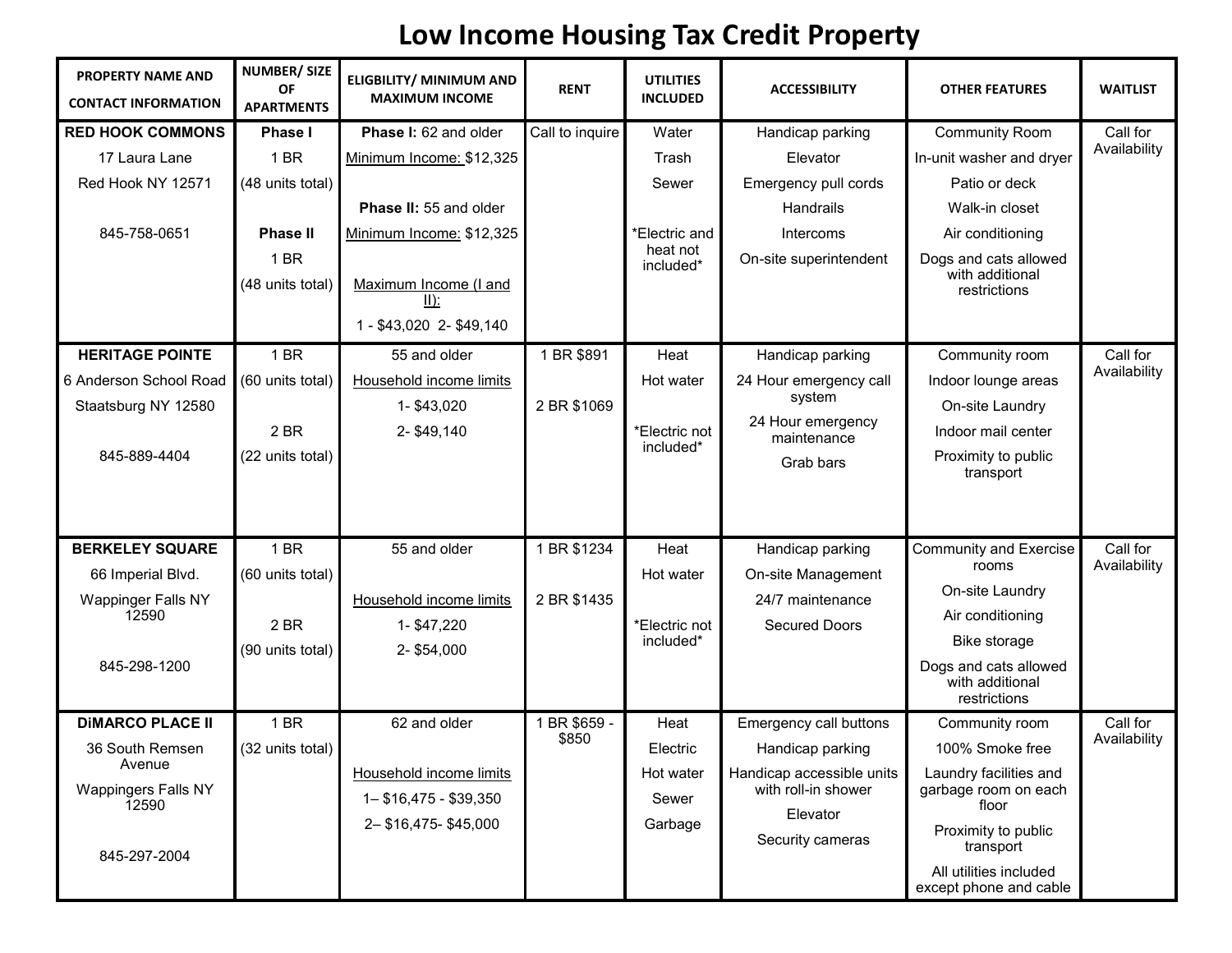# **Section 8 Housing for Seniors**

| <b>PROPERTY NAME AND</b><br><b>CONTACT INFORMATION</b>                                                 | <b>NUMBER/SIZE</b><br>OF APARTMENTS                           | ELIGBILITY/<br><b>MAXIMUM INCOME</b>                                                                            | <b>RENT</b>                              | <b>UTILITIES</b><br><b>INCLUDED</b>                                                     | <b>ACCESSIBILITY</b>                                                                                                                               | <b>OTHER FEATURES</b>                                                                                                                                                                   | <b>WAITLIST</b>                           |
|--------------------------------------------------------------------------------------------------------|---------------------------------------------------------------|-----------------------------------------------------------------------------------------------------------------|------------------------------------------|-----------------------------------------------------------------------------------------|----------------------------------------------------------------------------------------------------------------------------------------------------|-----------------------------------------------------------------------------------------------------------------------------------------------------------------------------------------|-------------------------------------------|
| <b>THE KING'S</b><br><b>APARTMENTS</b><br>20 Pine Drive<br>Pawling, NY 12564<br>845-855-7230           | 1 BR<br>(74 units total)                                      | 62 and older<br>Maximum Household<br>Income<br>$1 - $39,350$<br>$2 - $45,000$                                   | 30% of<br>Adjusted<br>Gross<br>Income    | Heat<br>Hot water<br>Garbage<br>*Electric Not<br>included*                              | Handicap parking<br>available<br>4 Handicapped Units<br>Supportive housing                                                                         | <b>Community Center and</b><br>Library<br>On-site Laundry<br>Courtyard with gazebos<br>Dogs and cats allowed with<br>additional restrictions<br>Walking distance to shopping            | Call for<br>Availability                  |
| <b>LAKEVIEW ARMS</b><br>2 Creek Road<br>Poughkeepsie, NY<br>12601<br>845-452-2777                      | 1 BR<br>(71 units total)                                      | 62 and older OR<br>handicap/disabled<br>Maximum Household<br>Income<br>$1 - $39,350$<br>$2 - $45,000$           | 30% of<br>Adjusted<br>Gross<br>Income    | Water<br>Sewer<br>Trash<br>Electric<br>Allowance<br>\$136/month                         | Handicap parking<br>Intercom System<br>Grab bars in<br>bathrooms<br>Security Door<br>Emergency pull cords<br>24/7 Emergency<br>Maintenance         | On-site Laundry<br>Community Room<br>Carpeted Floor<br><b>Vinyl Flooring</b><br>Dogs and cats allowed with<br>additional restrictions                                                   | $62+$<br>1 Months<br>Under 62<br>2+ Years |
| <b>MAPLEWOOD</b><br>457 Maple Street<br>Poughkeepsie NY<br>12601<br>845-473-4477<br>8am - 5pm weekdays | 1 BR<br>(64 units total)<br><b>STUDIO</b><br>(21 units total) | 62 and older OR 18-49<br>and handicap/disabled<br>Maximum Household<br>Income<br>$1 - $39,350$<br>$2 - $45,000$ | 30% of<br>Adjusted<br>Gross<br>Income    | Heat<br>Water<br>Sewer<br>Trash<br>Electric<br>Allowance<br>\$61/1 BR<br>\$48 / STUDIO  | Handicap parking<br>available<br><b>Security Cameras</b><br>Emergency pull cords<br>On-site Management<br>and Staff<br>Intercom<br><b>Bus Stop</b> | On-site Laundry<br>Community Room<br>Congregate Meals<br>Nearby Public Transport<br><b>Historical Building</b><br>Rec Programs<br>Dogs and cats allowed with<br>additional restrictions | $12 - 18$<br><b>Months</b>                |
| <b>POUGHKEEPSIE</b><br><b>VILLAGE</b><br>37 North Perry St<br>Poughkeepsie NY<br>12601                 | 1 BR<br>(51 units total)                                      | 62 and older OR<br>handicap/disabled<br>Maximum Household<br>Income<br>$1 - $39,350$<br>$2 - $45,000$           | $30\%$ of<br>Adjusted<br>Gross<br>Income | Cooking Gas<br>Heat<br><b>Hot Water</b><br>Sewer<br>Trash<br>Electric<br>Allowance \$64 | <b>Emergency Pull cords</b><br><b>Grab Bars</b><br><b>Fire Doors</b><br><b>Security Cameras</b><br>Handicap Parking                                | Laundry on-site<br><b>Community Room</b><br><b>Nearby Mass Transit</b><br>Dogs and cats allowed with<br>additional restrictions and<br>fees                                             | 2+ Years                                  |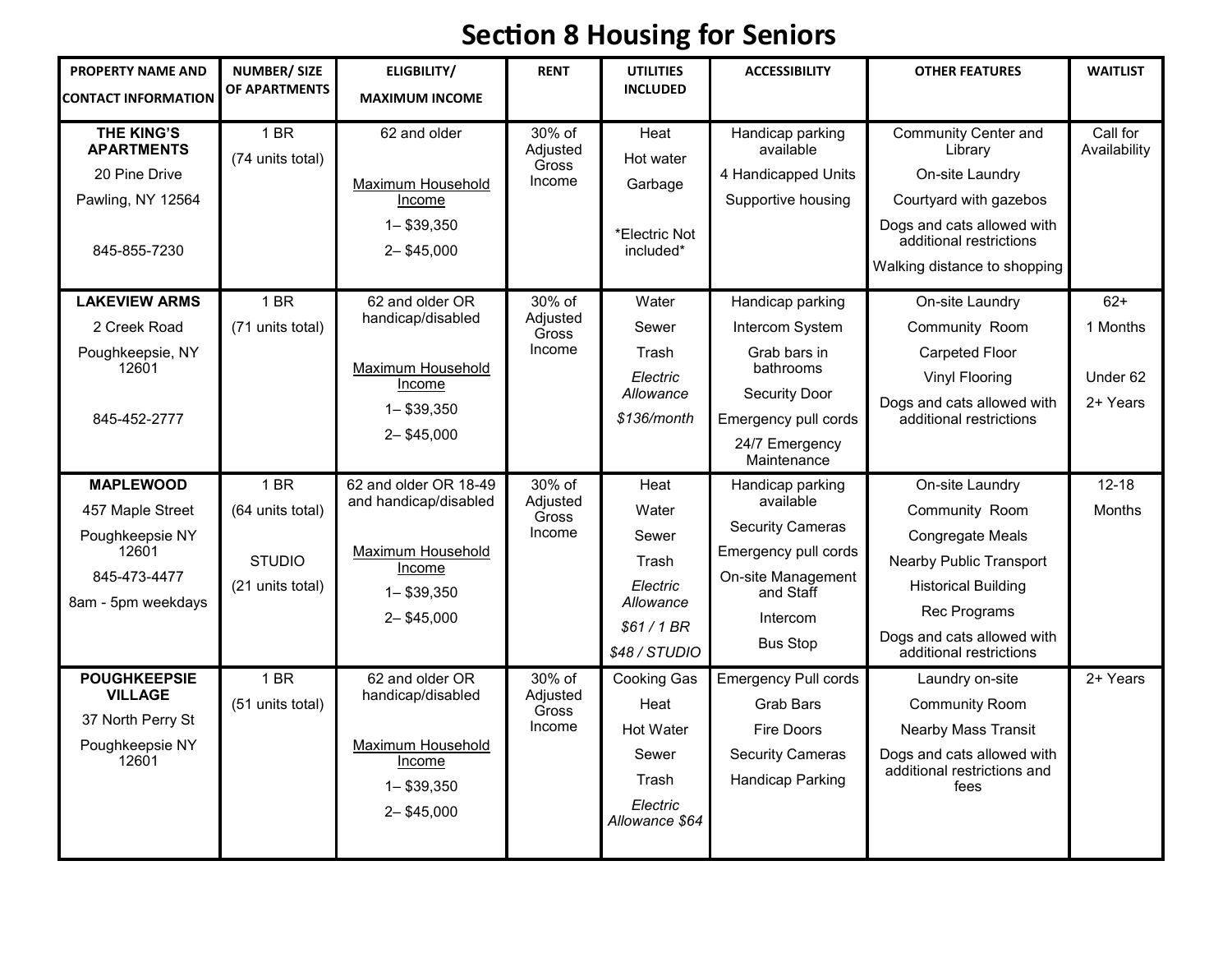# **Section 8 Housing for Seniors**

| PROPERTY NAME AND<br><b>CONTACT INFORMATION</b>                                                         | NUMBER/SIZE OF<br><b>APARTMENTS</b>                                        | ELIGBILITY/<br><b>MAXIMUM INCOME</b>                                                                          | <b>RENT</b>                           | <b>UTILITIES</b><br><b>INCLUDED</b>                        | <b>ACCESSIBILITY</b>                                                                                                                                                                                                                  | <b>OTHER FEATURES</b>                                                                                                                                                                   | <b>WAITLIST</b>          |
|---------------------------------------------------------------------------------------------------------|----------------------------------------------------------------------------|---------------------------------------------------------------------------------------------------------------|---------------------------------------|------------------------------------------------------------|---------------------------------------------------------------------------------------------------------------------------------------------------------------------------------------------------------------------------------------|-----------------------------------------------------------------------------------------------------------------------------------------------------------------------------------------|--------------------------|
| <b>ST. ANNA HDFC</b><br><b>APARTMENTS</b><br>12 Woody's Way<br>Poughkeepsie NY<br>12601<br>845-452-6335 | 1 BR<br>(70 units total)<br>1 BR-Handicap<br>Accessible<br>(7 units total) | 62 and older OR handicap/<br>disabled<br>Maximum Household<br>Income<br>$1 - $39,350$<br>$2 - $45,000$        | 30% of<br>Adjusted<br>Gross<br>Income | Heat<br>Hot Water<br>Electric<br>Allowance<br>\$58/month   | <b>Emergency Pull cords</b><br>Grab bars<br>Elevators<br><b>Security Cameras</b>                                                                                                                                                      | Laundry on-site<br><b>Community Room</b><br><b>Nearby Mass Transit</b><br><b>OFA Meal Site</b><br><b>Exercises Classes</b><br>Dogs, cats, birds allowed<br>with additional restrictions | 1 to 1 and 1/2<br>years  |
| <b>ST. SIMEON II HDFC</b><br>9 Hilltop Court<br>Poughkeepsie NY<br>12601<br>845-471-9651                | 1 BR<br>(60 units total)                                                   | 62 and older OR handicap/<br>disabled<br>Maximum Household<br>Income<br>$1 - $39,350$<br>$2 - $45,000$        | 30% of<br>Adjusted<br>Gross<br>Income | Heat<br>Hot water<br>Electric<br>Allowance<br>\$60/month   | <b>Emergency Pull cords</b><br><b>Grab Bars</b><br>Handicap Parking<br><b>Handicap Accessible</b><br>Units<br>Preferences for priority<br>placements: Substandard<br>housing, rent burden is<br>50%, or involuntarily<br>displacement | Laundry on-site<br><b>Community Room</b><br><b>Nearby Mass Transit</b><br><b>OFA Meal Site</b><br>Dogs, cats, birds allowed<br>with additional restrictions                             | 1 to 1 and 1/2<br>years  |
| <b>WELLS MANOR</b><br>6 Wells Manor Ln<br>Rhinebeck NY 12572<br>845-876-8053                            | 1 BR<br>(55 units total)<br><b>STUDIO</b><br>(19 units total)              | 62 and older OR handicap/<br>disabled<br><b>Maximum Household</b><br>Income<br>$1 - $39,350$<br>$2 - $45,000$ | 30% of<br>Adjusted<br>Gross<br>Income | Heat<br>Hot Water<br>*Electric<br>allowance*               | Wheelchair accessible<br>rooms<br>Roll-in showers<br>Emergency pull cords<br>Grab bars<br>Handicap parking                                                                                                                            | Laundry on-site<br><b>Community Room</b><br>Craft Room<br>Garden Plot<br>Nearby Public Transport<br>Dogs and cats allowed<br>with additional restrictions                               | Call for<br>Availability |
| <b>DIMARCO PLACE 1</b><br>South Remsen Avenue<br>Wappinger Falls NY<br>12590<br>845-297-2004            | 1 BR<br>(20 units total)                                                   | 55 and older OR handicap/<br>disabled<br>Maximum Household<br>Income<br>$1 - $39,350$<br>$2 - $45,000$        | 30% of<br>Adjusted<br>Gross<br>Income | Heat<br>Hot water<br>Garbage<br>*Electric Not<br>included* | Handicap parking<br>available<br>Emergency call buttons<br>Security cameras<br>Intercom system                                                                                                                                        | <b>Community Room</b><br>Laundry (stairs)<br>Air conditioner<br>Carpeted interior and<br>vinyl flooring                                                                                 | Call for<br>Availability |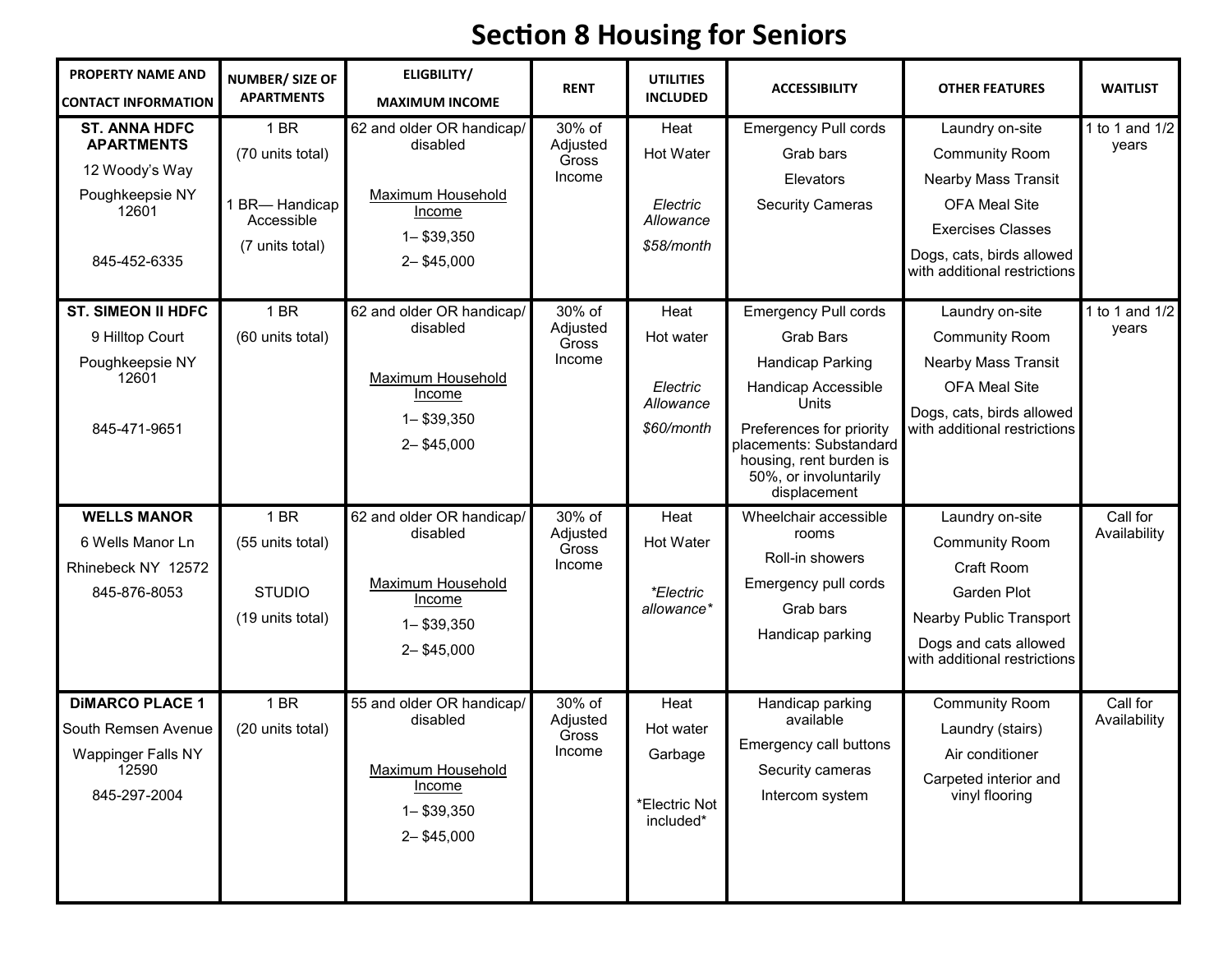# **US Department of Agriculture—Rural Development**

| <b>PROPERTY NAME AND</b><br><b>CONTACT INFORMATION</b>                                                                                  | NUMBER/ SIZE OF<br><b>APARTMENTS</b>                | ELIGBILITY/<br><b>MAXIMUM INCOME</b>                                                                  | <b>RENT</b>                                  | <b>UTILITIES</b><br><b>INCLUDED</b>                             | <b>ACCESSIBILITY</b>                                                                                                                               | <b>OTHER FEATURES</b>                                                                                                                                                                | <b>WAITLIST</b>          |
|-----------------------------------------------------------------------------------------------------------------------------------------|-----------------------------------------------------|-------------------------------------------------------------------------------------------------------|----------------------------------------------|-----------------------------------------------------------------|----------------------------------------------------------------------------------------------------------------------------------------------------|--------------------------------------------------------------------------------------------------------------------------------------------------------------------------------------|--------------------------|
| <b>BARTEL PLACE</b><br><b>CHURCH ALLIANCE OF</b><br><b>MILLBROOK</b><br>7 Bartel Place Suite 100<br>Millbrook, NY 12545<br>845-677-6701 | 1 BR<br>(24 units total)                            | 62 and older OR<br>handicap/disabled<br>Maximum<br>Household Income<br>$1 - $39,350$<br>$2 - $45,000$ | $30\%$ of<br>Adjusted Gross<br>Income        | Heat<br>Hot water<br>Electric Credit<br>\$109/month             | Some fully handicap<br>accessible units<br>Grab bars<br>Handicap parking                                                                           | On-site Laundry<br><b>Community Room</b><br>Park table and benches<br>Dogs and cats allowed<br>with additional restrictions                                                          | Call for<br>Availability |
| <b>CHURCH ALLIANCE</b><br><b>GARDENS</b><br>7 Bartel Place<br>Suite 100<br>Millbrook, NY 12545<br>845-677-6701                          | 1 BR<br>(12 units total)                            | 62 and older OR<br>handicap/disabled<br>Maximum<br>Household Income<br>$1 - $39,350$<br>$2 - $45,000$ | 30% of<br>Adjusted Gross<br>Income           | Heat<br>Hot water<br><b>Electric Credit</b><br>\$47/month       | Grab bars<br>Emergency pull cords<br>Some fully handicap<br>accessible units<br>Wheelchair Lift<br>Walk-in showers                                 | On-site Laundry<br><b>Community Room</b><br>Park table and benches<br>Dogs and cats allowed<br>with additional restrictions                                                          | Call for<br>Availability |
| <b>PROVOOST PARK</b><br>23 Woods Rd<br><b>Tivoli, NY 12583</b><br>845-757-4567<br>bjeck@provoostparktivoli.com                          | 1 BR<br>(22 units total)<br>2 BR<br>(2 units total) | 62 and older OR<br>handicap/disabled<br>Maximum<br>Household Income<br>$1 - $35,850$<br>$2 - $40,950$ | $30\%$ of<br><b>Adjusted Gross</b><br>Income | Water<br>Sewer<br>Trash<br><b>Electric Credit</b><br>\$97/month | Emergency pull cords<br>Grab bar<br><b>Intercom Access</b><br><b>Interior Mailroom</b><br>Security cameras<br>4 fully handicap<br>accessible units | Laundry on-site<br><b>Community Room</b><br>Outdoor picnic area / grills<br>100% Non-smoking<br><b>Nearby Public</b><br>Transportation<br>Access to pharmacy and<br>grocery delivery | Call for<br>Availability |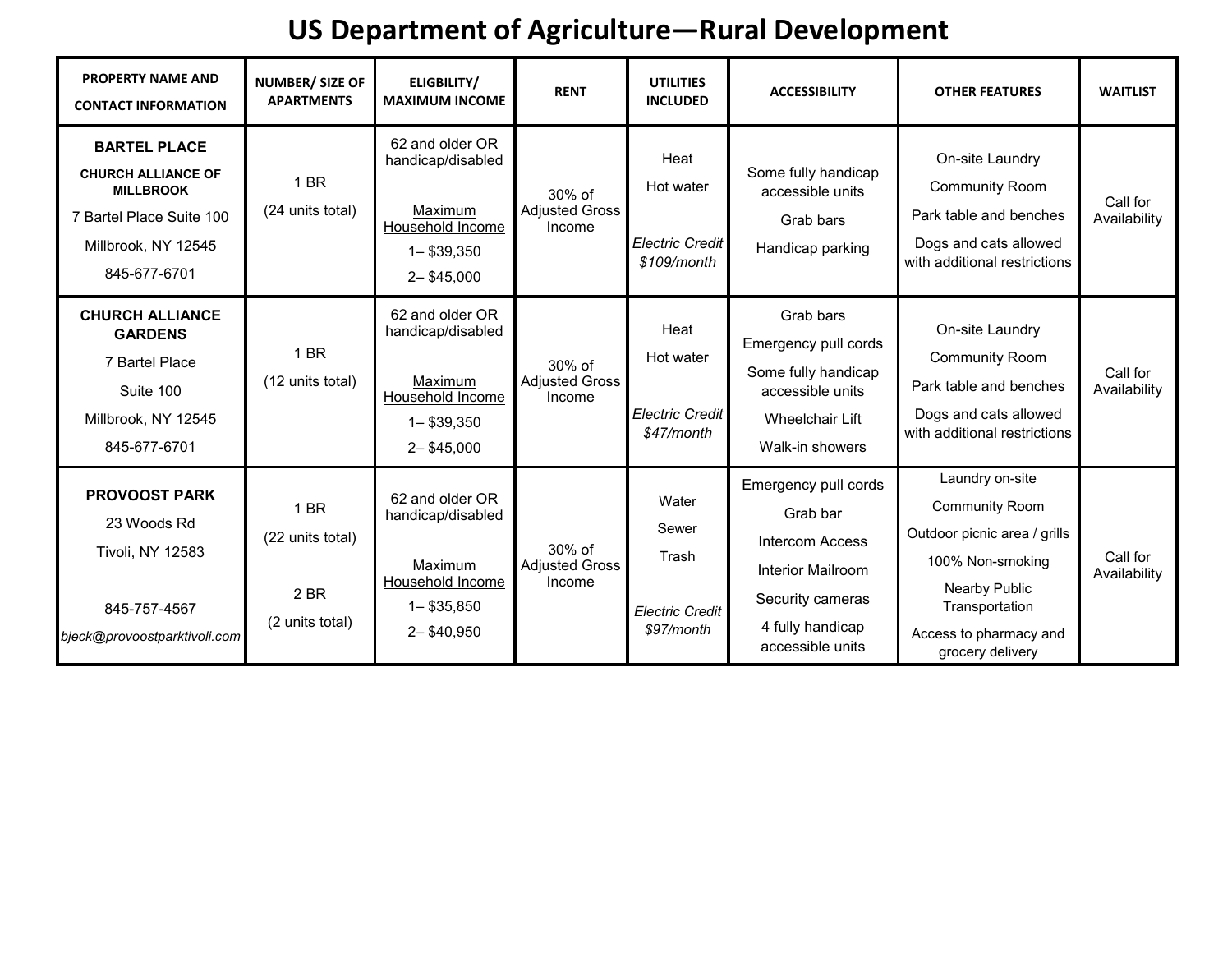#### **Housing Authorities: Cities of Beacon and Poughkeepsie**

| <b>PROPERTY NAME AND</b><br><b>CONTACT INFORMATION</b>                                               | NUMBER/ SIZE OF<br><b>APARTMENTS</b>                          | ELIGBILITY/<br><b>MAXIMUM INCOME</b>                                                                   | <b>RENT</b>                        | <b>UTILITIES</b><br><b>INCLUDED</b>                                                                          | <b>ACCESSIBILITY</b>                                                                                              | <b>OTHER FEATURES</b>                                                                                                                                               | <b>WAITLIST</b>          |
|------------------------------------------------------------------------------------------------------|---------------------------------------------------------------|--------------------------------------------------------------------------------------------------------|------------------------------------|--------------------------------------------------------------------------------------------------------------|-------------------------------------------------------------------------------------------------------------------|---------------------------------------------------------------------------------------------------------------------------------------------------------------------|--------------------------|
| <b>FORRESTAL HEIGHTS</b><br>1 Forrestal Heights<br>Beacon NY 12508<br>845-831-1289<br><b>Ext 301</b> | 1 BR<br>(96 units total)<br><b>STUDIO</b><br>(38 units total) | 62 and older OR handicap/<br>disabled<br>Maximum Household<br>Income<br>$1 - $39,350$<br>$2 - $45,000$ | 30% of<br>Adjusted<br>Gross Income | All utilities<br>included                                                                                    | Grabs bars<br>Emergency pull cords<br>Security cameras                                                            | Laundry on-site<br><b>Community Room</b><br><b>Nearby Mass Transit</b><br><b>OFA Meal Site</b><br>Dogs and cats allowed<br>with additional<br>restrictions and fees | Call for<br>Availability |
| <b>HAMILTON FISH PLAZA</b><br>31 Eliza Street<br>Beacon NY 12508<br>845-831-1289<br><b>Ext 301</b>   | 1 BR<br>(56 units total)<br><b>STUDIO</b><br>(14 units total) | 62 and older OR handicap/<br>disabled<br>Maximum Household<br>Income<br>$1 - $39,350$<br>$2 - $45,000$ | 30% of<br>Adjusted<br>Gross Income | Heat<br>Hot water<br>Cooking Gas<br>Electric<br>Allowance<br>1 BR \$46/month<br>STUDIO \$36/<br>month        | Grabs bars<br>Emergency pull cords<br>Security cameras                                                            | Laundry on-site<br><b>Community Room</b><br><b>Nearby Mass Transit</b><br>Dogs and cats allowed<br>with additional<br>restrictions and fees                         | Call for<br>Availability |
| PHILLIP A. SWARTZ<br>378 Mansion St<br>Poughkeepsie NY 12601<br>845-485-8862                         | 1 BR<br>(32 units total)<br><b>STUDIO</b><br>(1 unit total)   | 62 and older OR handicap/<br>disabled<br>Maximum Household<br>Income<br>$1 - $39,350$<br>$2 - $45,000$ | 30% of<br>Adjusted<br>Gross Income | All utilities<br>included<br>*Option of AC<br>\$16/month*<br>*Option of<br><b>Basic Cable</b><br>\$23/month* | <b>Security Door</b><br>6 Fully handicap<br>accessible units<br>1 hearing/vision<br>impairment accessible<br>unit | Laundry on-site<br><b>Community Room</b><br><b>Nearby Mass Transit</b><br>Dogs and cats allowed<br>with additional<br>restrictions                                  | 1-5 Years                |

#### **Section 202: Supportive Housing for the Elderly**

| <b>CASTLE COURT</b>       | <b>BR</b>        | 62 and older      | 30% of                          | Heat                       | Handicap parking    | <b>Community Room</b>                                    | Call for     |
|---------------------------|------------------|-------------------|---------------------------------|----------------------------|---------------------|----------------------------------------------------------|--------------|
| <b>AT CONCORD VILLAGE</b> | (60 units total) |                   | <b>Adjusted Gross</b><br>Income | Hot water                  | available           | On-site Laundry                                          | Availability |
| 386 Van Wagner Road       |                  | Maximum Household |                                 | Garbage                    | 4 Handicapped Units | Library                                                  |              |
| Poughkeepsie, NY 12603    |                  | Income            |                                 | Sewer                      | Elevator            | Outdoor Patio and                                        |              |
|                           |                  | 1-\$39,350        |                                 |                            | Emergency call bell | Gazebo                                                   |              |
| 845-485-7722              |                  | $2 - $45,000$     |                                 | *Electric not<br>included* | Roll-in showers     | Dogs and cats<br>allowed with<br>additional restrictions |              |